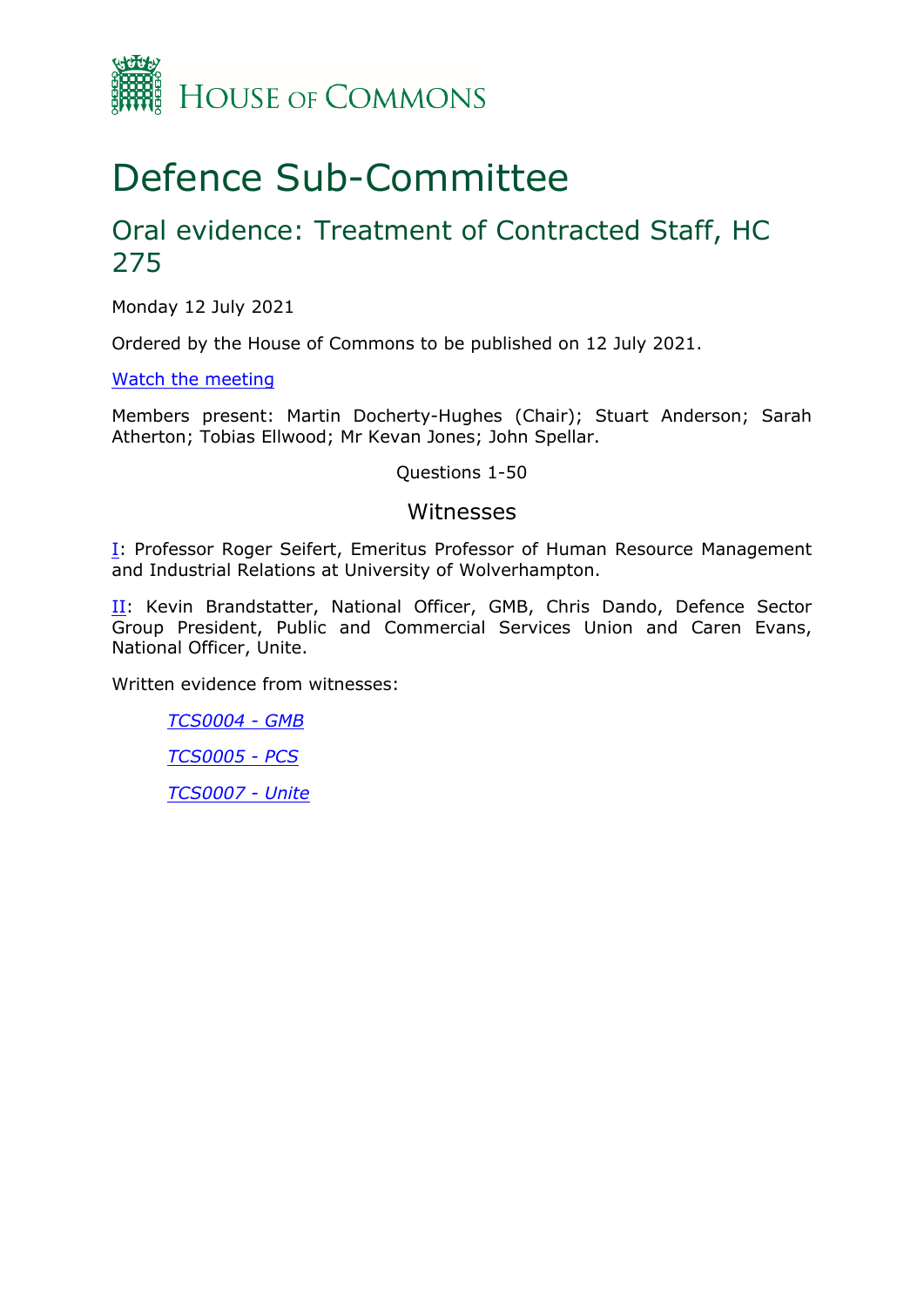

### <span id="page-1-0"></span>Examination of witness

Witness: Professor Roger Seifert.

**Chair:** Welcome to the Defence Sub-Committee on "The Treatment of Contracted Staff for the MoD's Ancillary Services". This inquiry will ask the MoD how it decides which ancillary services are outsourced, what the level of outsourcing is and whether this provides savings in the long term. We will also seek to address whether contracted staff are treated fairly compared with direct employees, the extent to which contracted staff are part of the wider defence family and whether outsourcing has damaged the links between the military and the communities that they are part of. We hope that the Sub-Committee will explore the terms and conditions of contracted staff, asking whether there has been downward pressure on their entitlements and working conditions.

I am grateful to our first guest today for coming to give evidence. Our first witness is Professor Roger Seifert, who is a professor of industrial relations at the University of Wolverhampton Business School and has research specialisms in industrial and employee relations. Roger, if you don't mind my calling you Roger rather than Professor Seifert—

#### *Professor Seifert:* That's fine.

**Chair:** We are very grateful to you for taking the time today to join us and give evidence. We will go straight into the questions if you don't mind, Roger, and I will ask my colleague Kevan Jones to come in.

Q1 **Mr Jones:** Welcome, Roger. Can I ask how effective, in your opinion, the MoD's outsourcing has been compared to that of other Departments? In the 2015 SDSR, it pledged to outsource key functions of the Department to make it "leaner and more efficient". What is your assessment of how successful or otherwise that has been?

*Professor Seifert:* It's quite difficult to measure success, obviously, because there are so many varied factors. People talk about efficiency and effectiveness, but neither is particularly quantifiable or comparable in any easy sense. I would say that overall, particularly in the last five years, the outsourcing success bar across the Departments is very low, so even if the MoD is slightly better than, say, the disaster in the probation service and some of the shocking examples within Education and Health, that doesn't mean that it's particularly successful. The real issue has been the shift, as you say, to try to make the bidding for the outsourcing of services more realistic and competitive. The biggest difficulty for the MoD is size: a lot of money is involved and a lot of services are involved. There are, as you know, potentially very few outsourcing companies that will bid. There is, as we also know from other reports, some suspicion that these companies collude in the bidding process—if you like, G4S say, "You can have Brazil and we can have the UK." So there's a bit of a carve-up and what we get in the end, therefore, are bids that are not really linked to the costeffectiveness of the delivery of the service, or probably to the realities of the period after the bid has been successful. What we find is that, in the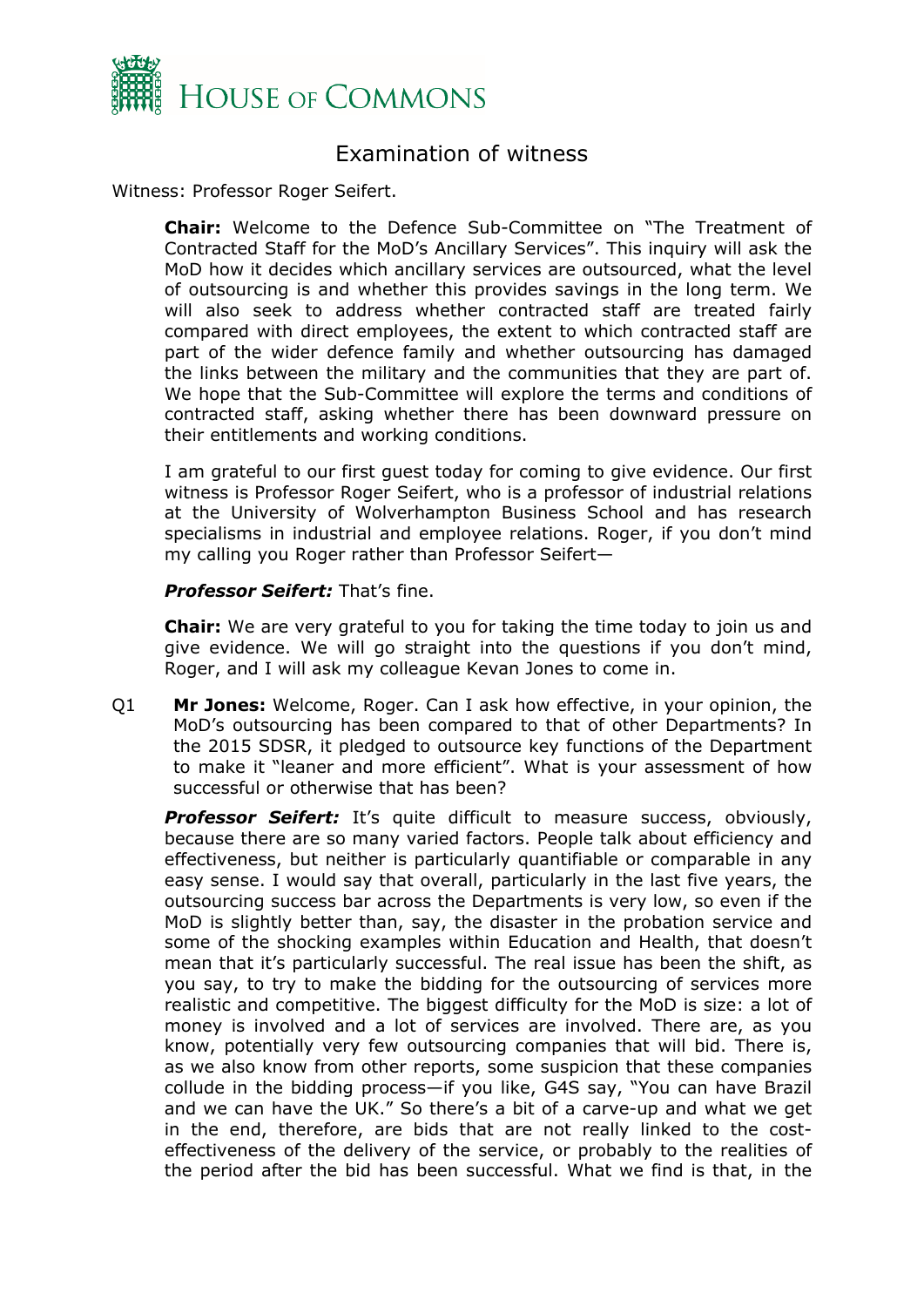

first year or so after a successful bid, companies behave reasonably well and deliver some of the products. But after that, they get sloppy, costs become difficult to control, and they seek to increase their profit margin. The difficulty for the MoD is that it does not know where else to go. Even if someone has performed badly, the technical nature of the contractual relationship means that it is difficult for the Government to pull out, to change it, to improve it or to fine the companies, so they tend to be stuck often with underperforming companies that are also increasingly—this is the point of this afternoon—seeking to claw back some of the costs, in a very tight profit area, through a tax on their workforce. Overall, I would say the MoD has not done very well, although it is difficult to make comparisons with other Departments, but it is not in a good position going forward.

Q2 **Mr Jones:** How good a customer or client is the MoD, in terms of drawing up the specifications in the first place for those contracts and monitoring performance? Are they good at it? From what you have just said, it sounds as though once they are into a contract, they get stuck very firmly into it, with no alternatives to go elsewhere. From your experience, how good are they at drawing up the original contract?

*Professor Seifert:* We can distinguish between the original contract and the enforcement of that contract. As you know, throughout Government not least in the Scottish Government, where I have been doing some work recently—enforcement is a major issue. What you find is that your civil servants at the MoD have a pro forma. They know what to do, and they can go on the internet and find out. All the clauses are there, all the tick boxes are done, and all the legal niceties are followed, but what we find is that the overall problem is: what is it that they want? What is it that the catering service, cleaning service or maintenance service actually is? While the technical and legal side is safe, the overall strategic purposes of the contracting out, and the services actually to be provided, are not always clear cut. One of the biggest issues here is the time period.

I have been around a dozen or more of these places. They are in a terrible condition; the maintenance is shocking in some of our barracks. A company may say, "Look, it will take two to seven years to fix," or "It will take two to three years". That area of indeterminacy raises real problems when it comes to enforcement, because what they say is, "We will try our best, but we can't guarantee." That is where all the wrinkles come in: "We can't guarantee. We'll do our best." I think the MoD are as competent as anyone in drawing contracts up; they do not seem to me to be any good at all in following up on whether the sub-contracted companies are delivering the service that they promised within the timescale that they promised. There is endless dither and delay, and the MoD seem not to be too bothered if it takes two years to fix a lift, or to unblock a toilet in some places.

Q3 **Chair:** In terms of the social value model, which was published in September 2020 to guide how businesses should deliver social value priorities when providing Government work, how do you think this could impact on the Ministry of Defence in its outsourcing processes?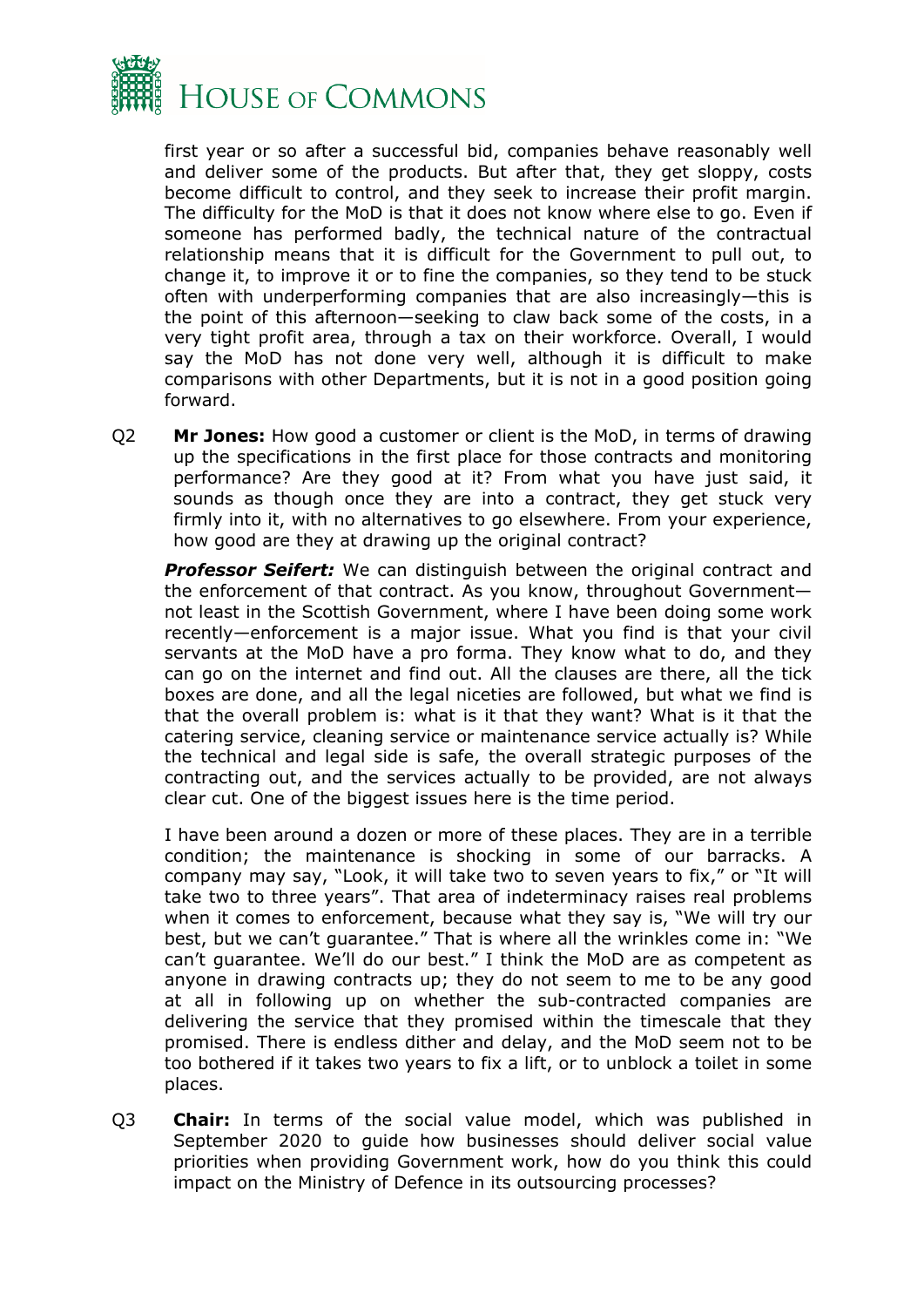

*Professor Seifert:* There are two difficulties. There is the point of principle: what is the point of outsourcing? The only point can possibly be that these companies deliver a similar or better service at a lower unit cost. There is no other point. You are not doing it for moral, social or wider economic reasons, so the core policy is surely whether they do that or not. This comes around to issues of efficiency. What has happened—I have done studies across at least 17 Departments—is that they find that they cannot deliver this and that, actually, the core delivery of outsourcing is not as successful as it should have been, and not as successful as people had hoped. If you want to carry on delivering that, you have to—with due respect—surround it with add-ons. One of the add-ons is some notion that it has a positive and beneficial effect, both in the local economy and, as you say, in some sense—unmeasurable, really—of social benefit to the community.

We assume these two are tied together. If you go to the barracks just north of York, the notion is that without that barracks, a whole range of businesses and a whole range of people would not be employed. They wouldn't be employed in the way in which they are employed. This improves the social welfare and the economy locally and, therefore, the MoD is doing more than it should and the outsourcing companies are playing their part in delivering it. Their glossy adverts, unfortunately not unlike Amazon, tell us about all the jobs they have created and all the social worth they are doing.

I have to provide you with a view that the hard evidence is that it is negligible—that they actually provide no serious social benefit and very limited local economic benefit that is specific either to the MoD or its outsourcing companies. There is no hard evidence for it.

Q4 **Chair:** In terms of other Government Departments versus the MoD, every other Government Department will have a social value model, but every other Government Department will also have to follow the Cabinet Office guide when outsourcing. Would it be your opinion that the MoD doesn't use that guide in any shape or form?

*Professor Seifert:* It is variable. I wouldn't say in any shape or form and I wouldn't say that all the other Departments do follow it. The difficulty is that there is a real disjunct—as parliamentarians, I am sure you come across this all the time—between the rhetoric and reality. They talk a very good talk and an increasingly expensive very good talk, with all the PR help they get, but, with most of these documents—it takes sad, old professors like myself to actually go through them into the deepest page 173 footnote to find it out—the delivery is poor. The delivery of the stated aims of the contracts is poor.

In the case of the MoD, it is particularly worse because, as we said at the beginning, you are dealing with very powerful, large companies. The recent MoD reports that I read said that they were trying to provide a greater base for smaller companies to bid for some of the work in order to create a more competitive market, but also in order to provide a more local—as you have argued—social value model. There is no evidence that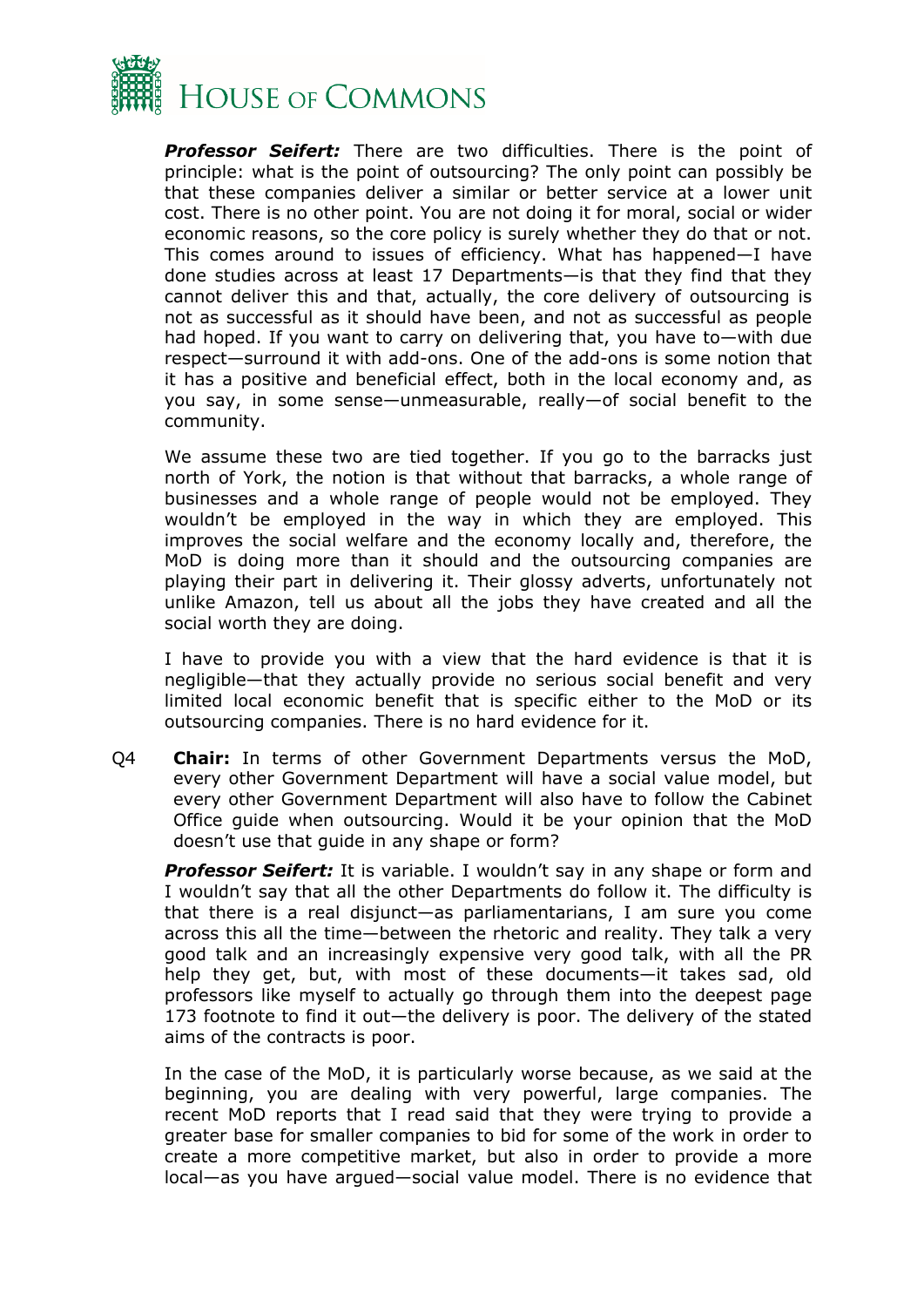

that is forthcoming. Some of these contracts simply cannot be taken up by small companies.

I should add if a small company did take them up successfully, they would be bought out by one of the bigger companies, so you end up where you started.

Q5 **Chair:** Would you say, therefore, that through outsourcing, they have actually reduced the social value and economic value of MoD services in local communities—reducing terms and conditions?

**Professor Seifert:** Certainly on the economics—the economics you can measure to some extent. There is some evidence. It doesn't always point in the same direction and sometimes the evidence is hard to get and out of date, but, overwhelmingly, outsourcing either makes no difference or has a negative impact economically.

On the social model, you can't say. I just don't think the evidence is available one way or the other, but the overall appearance is one of rhetoric rather than delivering anything of importance or relevance to local communities. In other words, it has not really happened.

Q6 **Sarah Atherton:** Good afternoon, Roger. Some MoD services like guarding and fire and rescue are partially outsourced, while catering, for example, is fully outsourced. What decision-making processes are you aware of that are used by the MoD when they decide which service is going to be outsourced fully or partially?

*Professor Seifert:* There is a combination of factors. Firstly, there is the overall Government position. From the very top of Government for the last few years, the pressure has been to outsource more, almost irrespective of whether it is a sound economic or social decision. So there is pressure from the top. Within the MoD, as you are aware, the strategy is to outsource in order to remove certain activities from MoD books, so that the MoD's core purpose, if you like, can be pursued and reported upon without worrying unduly about the outsourcing.

The difficulty with the MoD is obviously—and I was quite unimpressed—the level of security. The MoD differs from all other Government Departments, really, because of the importance of security. It seems to me that that would be the starting point, certainly when you read reports from the Armed Forces which have a different take on things from the reports than the MoD proper. That is a key issue.

As you suggest, it seems incredible to me that IT has been outsourced. Whatever the promises made by these companies, they simply can't guarantee them. So the Army would certainly bring those back in.

In terms of catering, cleaning and waste disposal, in a way it is a bit late to reverse that now because the MoD has lost all its internal expertise on how to manage it—it's not a tap you can turn on and off. Once you turn it off, it is quite difficult to turn the level of managerial competence you need to manage these back on. So they probably need to continue to be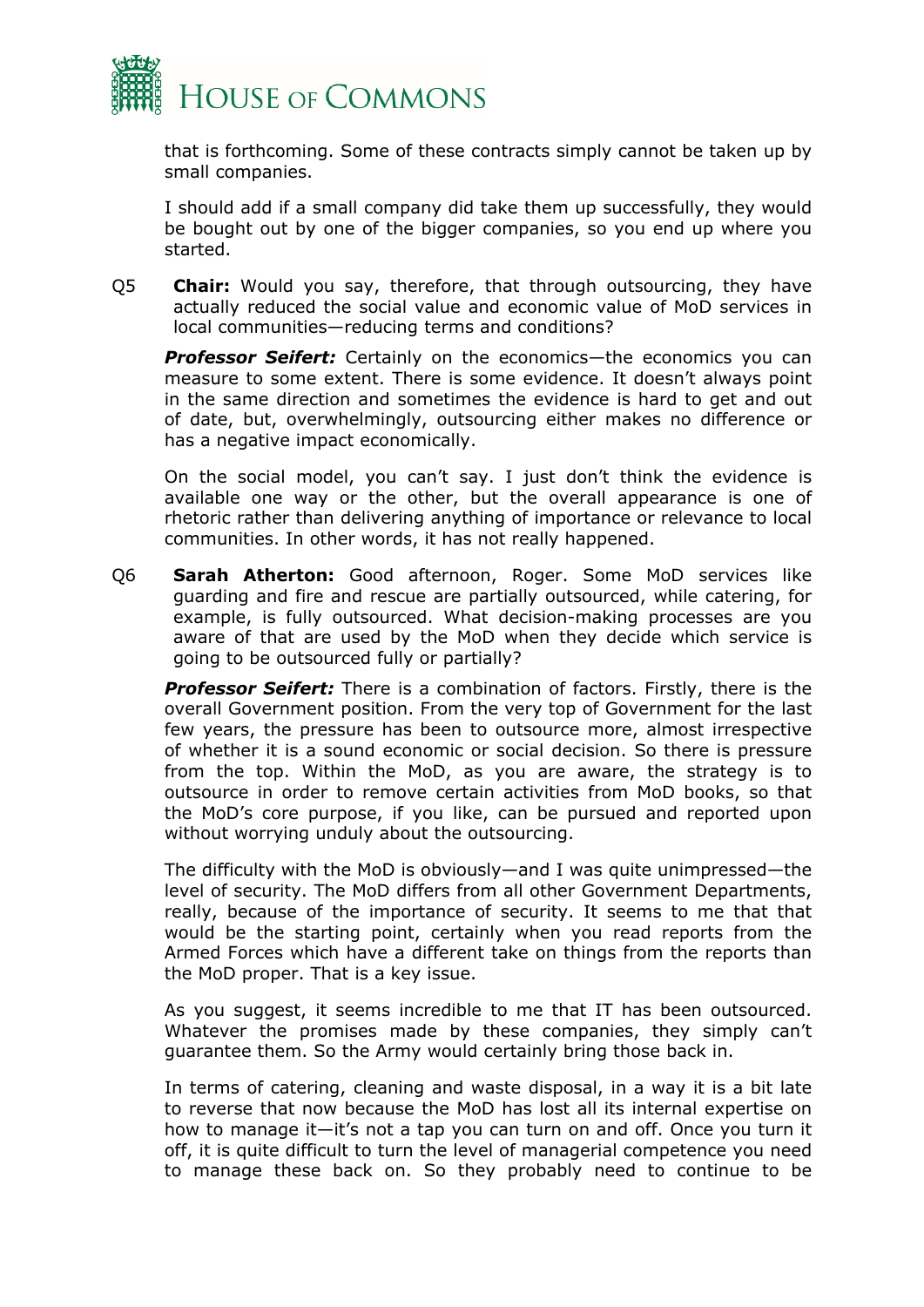

outsourced, although one would hope within a much tighter framework of control, responsibility and regulation.

Otherwise it is difficult to see where it's heading. Obviously, there's the procurement side. Some of the procurement side is complicated because outsourcing is then outsourced. Where you have a chain of outsourcing activities, the real issue has always been whether the host has sufficient control of processes, irrespective of whether there's a beneficial outcome, to guarantee that bad things aren't being done along the way.

Whether it's the MoD or anybody else, it's a question of control. Are the alleged economic benefits of improved efficiency outweighing the fact that you lose control of the process? As the years go by, you lose more and more control because, as companies become more expert, they are able to provide reports that are not entirely in keeping with what is going on on the ground. The MoD loses expertise at all levels on being able to assess the accuracy of the reports. There is a loss of knowledge, a loss of experience within the MoD, to be able to maintain control. I would be worried about any future outsourcing.

But it is a brutal, stark choice between the costs and the control of the process. I would have thought, given what's happening and the strategic emphasis that the military chiefs have put on cyber force, that outsourcing would be more or less rejected now because of the failure to control the process.

Q7 **Sarah Atherton:** A few days ago, I ate in a junior ranks mess hall. The food was cheap, and it was okay—very processed, and I could imagine I would get pretty tired of it after a few weeks. I have heard a number of accounts from personnel about the poor quality of food and the officers in command being disempowered to try to improve that for the service personnel. While we appreciate financial savings, there must be concerns about quality of service and customer satisfaction.

You mentioned the host, the MoD, and control and regulation. What control and regulation do they do now?

**Professor Seifert:** Like you, I had the experience of visiting a dozen sites, and I ate in the canteens, which are okay when you're hungry after a long journey. One of the worst aspects was that the MoD civilian staff received no subsidy, while the uniformed staff did. They could actually be sat down at a table together, eating exactly the same food—which was, as you say, of variable and indifferent quality—and pay more.

Not surprisingly, there was a significant level of resentment that there was a subsidy if you wore uniform, but not if you were a civilian member of staff. Apart from anything else, that sort of tenson between civilian and uniformed staff was rife within the organisation. That was actually one of the major features in discrimination and bullying, which is a huge aspect of current practice, not least within the subcontracted companies.

You are right that once you set rather vague and difficult standards, if there is a slight slippage, what are you going to do? As you say, it could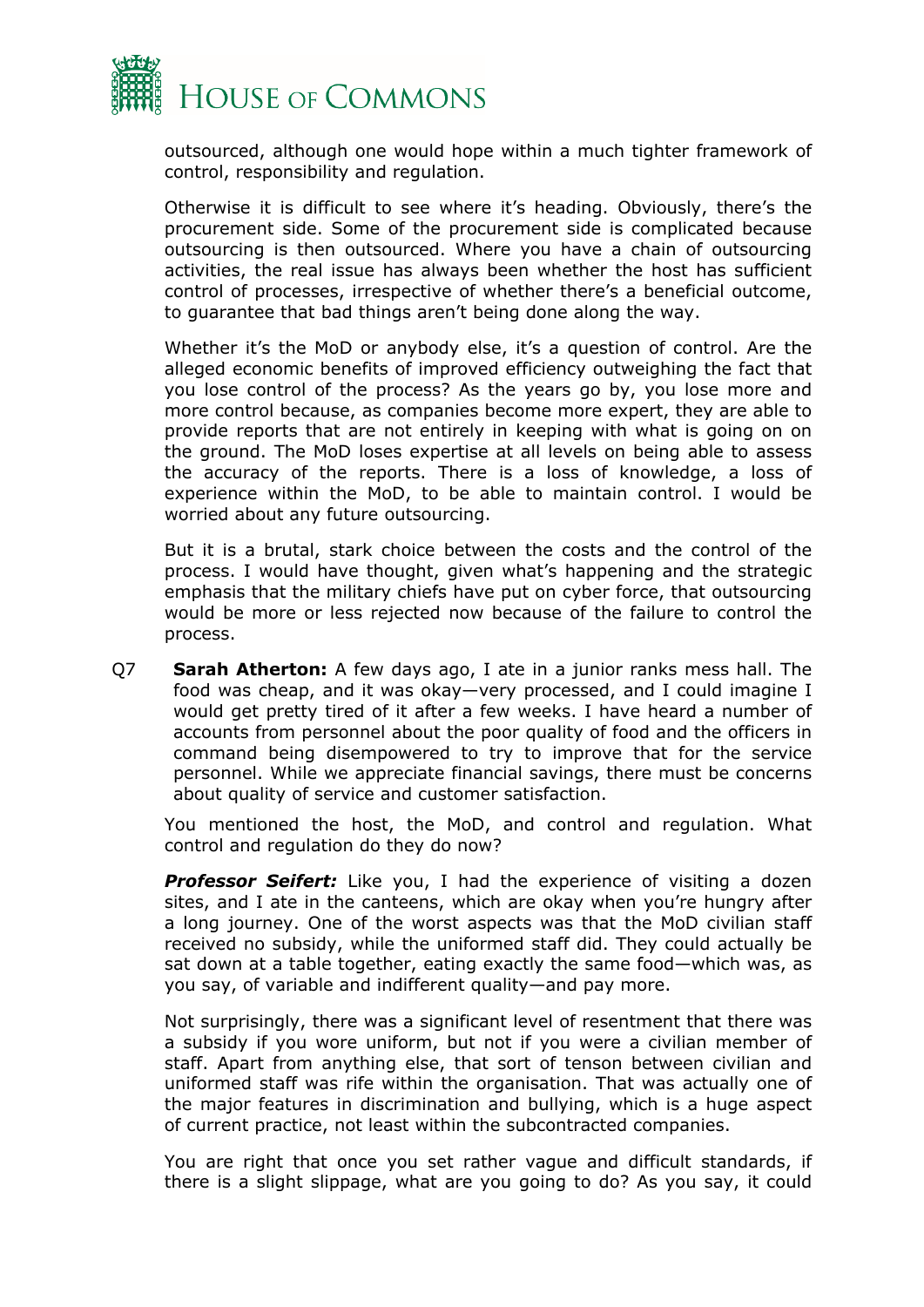

be only a 10% or even 15% slippage. Worse food is not nice for those eating it—it is boring—but the host cannot really do much. What sort of legal action are you going to take? Are you going to take down a major corporation just because it is slightly less than you said? That slippage of standards is a common feature not only for the food but, for instance, of the cleaning of toilets, which was a horror show in most of the places I visited.

Q8 **Chair:** You noted the uniformed and civilian differences, in terms of reductions in the cost of their food. Could you clarify whether the civilians were in-house MoD civilians, or were they contract staff?

**Professor Seifert:** Both. But I should say that that is not necessarily universal, but it is certainly in some of the places I have visited.

Q9 **John Spellar:** You are talking about the impact on the outcomes for the users, but could I go back to the terms and conditions of the staff themselves, and therefore the ability to retain and attract staff? From your experience, does the MoD care about the terms and conditions of staff when contracting out the services?

*Professor Seifert:* Obviously they care: I think "care" is probably not the correct word. They are interested in them, in so far as they know that if terms and conditions and pay levels generally slip too far, there is a danger of staff shortages, as well as a poorer quality delivery of service. They are not interested per se; they are interested in the quality of the service.

Some of these services are more labour intensive and require more skill. I would be desperately concerned about the level and quality of IT staff recruited by outsourcing companies. For others, the MoD are less concerned, partly because of the location of many of these places. There is local unemployment, and so the view is that even if the terms and conditions slip, people will still turn up for work because there is little alternative. The other feature of both civilian MoD and some of the outsourcing people is that they often recruit people who have been associated one way or the other with the Armed Forces, so there tends to be a higher level of loyalty to the organisation, one way or the other, than you would expect, even if it is a private company.

To some extent, there is a disregard of terms and conditions because the MoD feel that the workforce is, to some extent, a captured workforce. Obviously, when the delivery falters—a classic one is the lifts are broken and the maintenance is delayed because these people have not got enough technical staff at the ready—they also miss targets promised, in terms of the timeliness of repairs.

You are right that the MoD are not interested directly in terms and conditions, but they are interested indirectly. They also know—this is well documented—that as it gets tighter, in cost terms, these companies will seek to cut labour costs first and make sure their profitability is retained. There is a constant danger, which has been accelerated by the pandemic, that terms and conditions will get worse.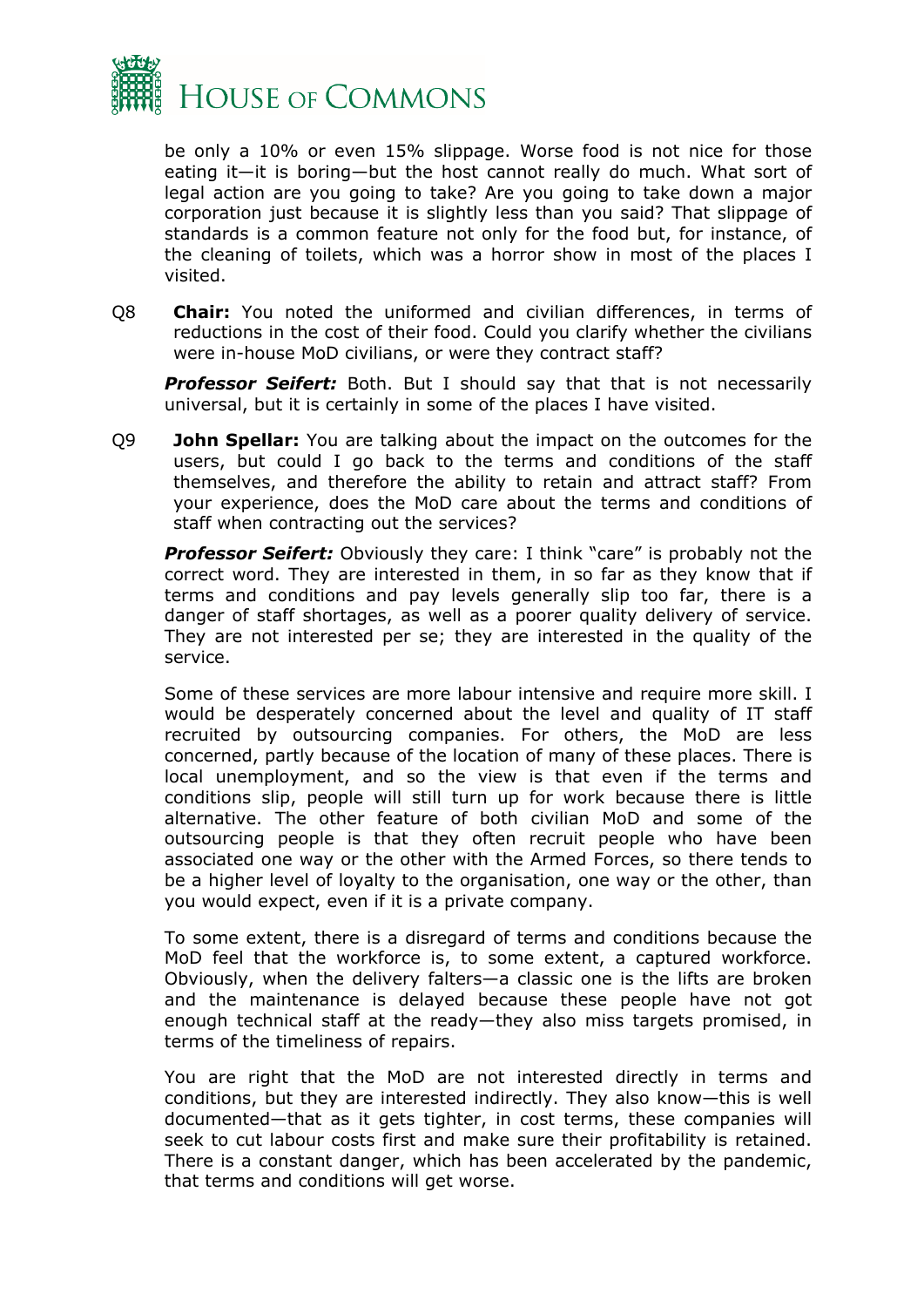

Q10 **John Spellar:** In your experience, is there any intervention by the MoD as client with those worsening terms and conditions if they can see that it is likely to or in fact is leading to a worsening in the supply of the service?

*Professor Seifert:* At a local level, military commanders and senior managers complain, like we all do, but the difficulty is that the complaints do not go very far. There is not a robust system whereby you can say to Amey or any of the other big companies, "Look, you are not doing this job properly. Hurry up." It is no different to you or me phoning a plumber and saying, "You promised to come on Tuesday and it's already Wednesday." They don't seem to have many powerful levers to enforce the sort of compliance with the standards promised that one would expect normally. However, there is endless complaining on all sides.

As I said, I spoke to some military people, I spoke to civilians. Generally speaking, they were unhappy with the services, but they did not really see a lot they could do. When they went up the chain of command—this I heard in the particular case of the Navy—they would sometimes get a more senior officer to complain and that sometimes did the job for them, but not always. In other words, it is quite a miserable picture in terms of getting stuff fixed and enforcing the agreement.

Q11 **John Spellar:** Talking about enforcing the agreement, are there not breach of contract clauses within the agreement and a mechanism for ascertaining and resolving those?

*Professor Seifert:* I do not know your experience of taking on the lawyers for these companies, but if you go down a formal, legalistic route, besides the fact that you need permission at quite a high level within the MoD and they are not going to keep doing that, the view is that it is incredibly expensive. You may or may not win, and we are not really prepared to back you. That is one of the issues when you are dealing with vastly powerful multinationals, and particularly if they are American based in any sense. They just have a legion of rather clever lawyers who will just come down on you, as we know in other sectors such as McDonald's. They really take the legal side very seriously. So, generally speaking, enforcing it on that basis is unlikely and expensive and it is not something that, as far as I am aware, the MoD is willing to do.

Q12 **John Spellar:** I would merely say that some of the bigger local authorities have actually taken on significant contractors and, indeed, those contractors have then had to buy themselves out of the contract. That is because, basically, they could not, on the prices they had bid in on, where, as you rightly say, they had relied on underperforming in order to make any margin, in the end, they had to buy themselves out of those contracts because they were going to be too expensive if they actually performed to specification.

*Professor Seifert:* Absolutely, but there are differences, obviously. First, in local government, more political pressure is more readily applied and they have to stand for election. So if the bins are not collected, as classically in the Birmingham disputes a couple of years ago, there is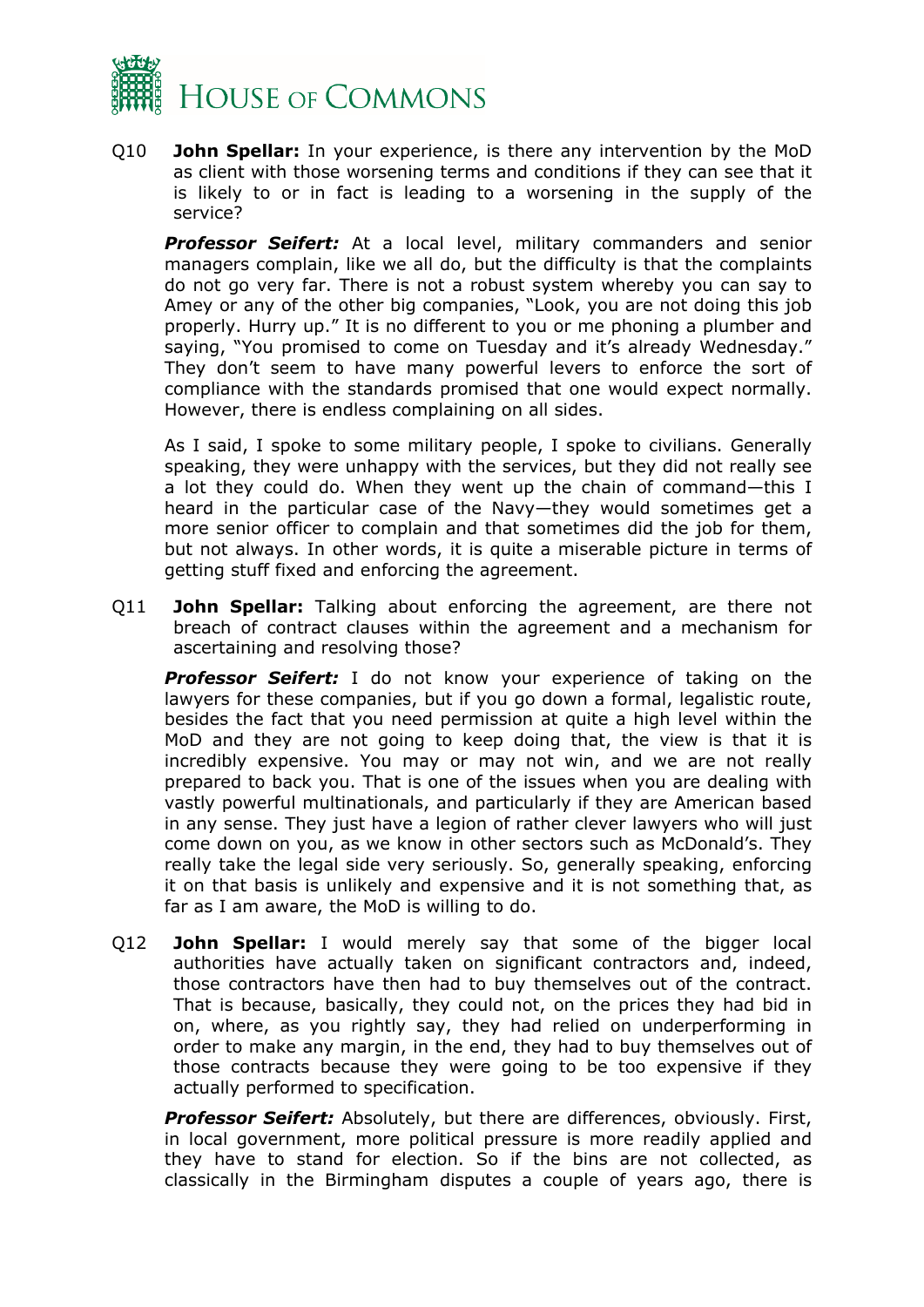

enormous pressure on the politicians to go back to the company. The other thing is that they are more likely to be heavily unionised in local authority subcontracted areas, so there is pressure that way. You are quite right. You can do it, but you need political will and you need to be prepared to be backed up by your legal team.

Also, the consequences and the difficulty, as we said right at the beginning, when you are dealing with a small number of very powerful large companies, are that if you win and they buy themselves out, is there an alternative bidder? Unless you bring it in house, is there somebody else who would take it up? The difficulty with some of the MoD contracts is that that is not likely. They are fearful of forcing that outcome.

Q13 **Chair:** Building on John's question, in the provision of services from those that are outsourced to private companies, is it your experience that they improve or reduce terms and conditions of employees compared with, say, civilians who are in house with the Ministry of Defence? If so, why do you think it is?

**Professor Seifert:** Generally speaking, it is just simply that they are worse, no question. It is my view that it is the nature of the beast, the nature of any subcontracting, whether it is at first hand. I did some work on Hinkley Point nuclear power station. The subcontracting goes on and on. Every time you subcontract, the profit margins are squeezed and so the companies are looking to reduce costs. Often, they cannot reduce the capital costs of equipment, they cannot reduce other costs, so the easiest, softest option is to reduce labour costs, and they do it. It is not a moral or a political commentary, it is just that if you are running a business, you look to cut costs where you can.

They cut the labour costs, they reduce wages and there is a significant amount of bullying, harassment and victimisation that goes on in order to enforce that. In other words, they are not just doing it, saying, "I'm going to make your holidays worse. I'm going to make your sick leave more difficult. I'm going to cut your overtime": if you complain or try to stand up to them, they will bully you, they will harass you and they will victimise you, and there is little recourse.

The MoD, as the host, is not interested. In some countries and in some organisations, they are interested, but at the moment the MoD's general strategic position is that they are not interested if they ever get reports. The only sensitive area is reputational damage. Because the MoD itself is facing a range of difficulties on bullying, harassment and victimisation, they are increasingly sensitive if it is also true of the companies that they are using to deliver a range of services to civilians and Armed Forces. So, there is some leverage on reputational damage, but if it is second-hand, or does not come direct to them, they can push it off, saying, "Well, it's these other companies."

Generally speaking, yes, it is the nature of the beast: subcontracting in difficult circumstances will always lead to worse pay and conditions.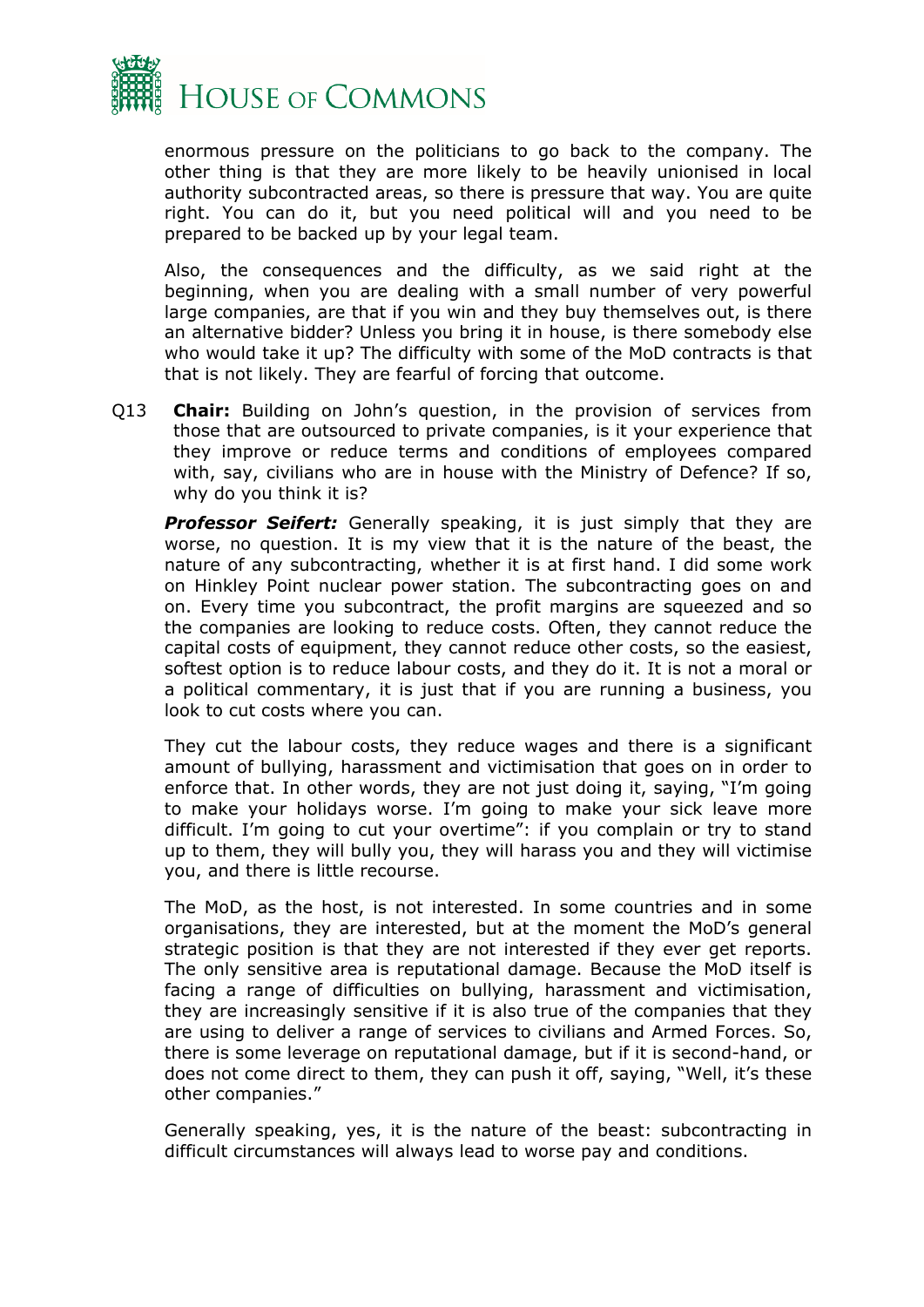

Q14 **Mr Jones:** You talked about driving standards down. Certainly, more than 20 years ago, when I was a trade union official, contractualisation was just about starting to come in. That was the main way to save money: staff terms and conditions. What levels of union membership are we seeing in the workplace? It is clearly not encouraged by some of these companies. Are there local agreements, or national agreements? What is the picture?

**Professor Seifert:** I know you have got some trade unionists coming after me. I am sure they can give you a more accurate picture. Generally speaking, among the direct employees of the civilian staff of the MoD, about half are in unions, but the union task, as you are aware, is more difficult, as there have been cuts in facility time and other general attempts to make it more difficult for unions to represent their members.

When you cross over to the subcontracted companies, the issues are variable, as they are across the nation as a whole. Some groups of workers remain reasonably well unionised in some of those companies, and others are not. It is generally the case that even where the unions are reasonably well represented, the representation is limited and their power to take industrial action, for example, to enforce their terms and conditions is also limited. The relevant concept is not their union identity, the level of union membership, but the extent to which they can exercise their rights as trade unionists to enforce contracts and protect terms and conditions. Overall, the picture is grim—that is all we can say. That is not a surprising answer to you.

Q15 **Sarah Atherton:** The MoD feels that it includes contractors and their families within the wider Defence family in the whole force model—by family employment opportunities, inclusion in family days, and certain aspects of the covenant. Do you agree that contractors feel included?

*Professor Seifert:* I am not sure that many people feel included. Again, it is one of the areas where it is quite difficult to get the evidence. You are asking for attitudes towards inclusion. Generally speaking, there is a high level of cynicism about the whole process, about whether it is just gesture politics of the worst kind to cover up some really bad publicity about suicides and bullying within the whole of the MoD.

The impression I got was that nobody feels included, that there was a general sense among all the workforce I spoke to—quite a few right across the area—that they were depressed and felt disengaged. The odd day here and there, the odd bit of flag-waving or hug—before the pandemic—was not really going to make any difference to them. In fact, to some extent, it made them even more bitter and resentful, because they thought that it was just window-dressing. The answer is probably no.

**Chair:** Thank you, Roger. If we had a longer session, we would have a lot more to ask you, but we have come to the conclusion of this session. We are more than happy to receive any more written evidence that you would like to submit. I am sure it would make for some entertaining reading on the outsourcing of contracts in the Ministry of Defence. We are very